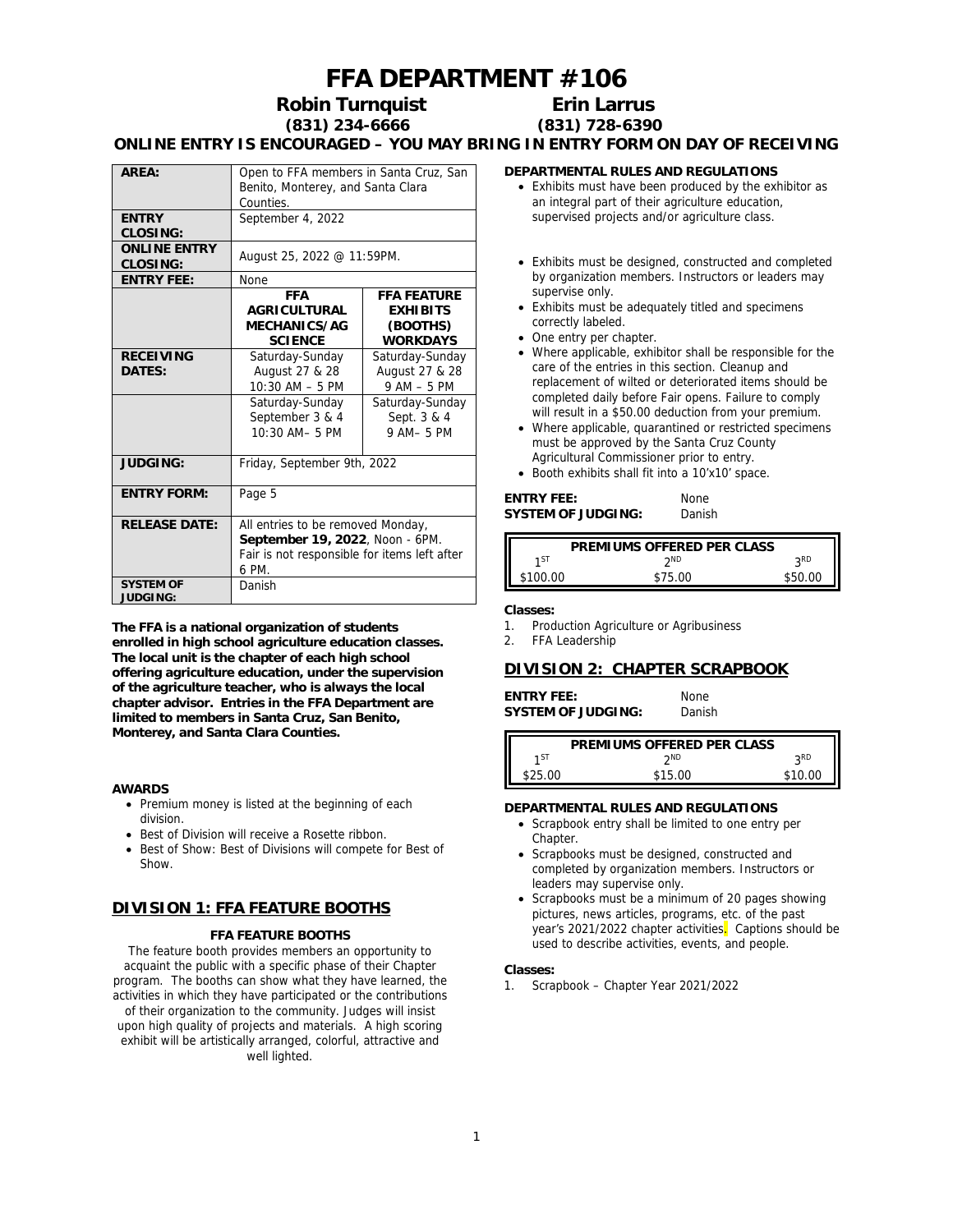## **FFA DEPARTMENT #106**

**Robin Turnquist Erin Larrus (831) 234-6666 (831) 728-6390 ONLINE ENTRY IS ENCOURAGED – YOU MAY BRING IN ENTRY FORM ON DAY OF RECEIVING**

## **FFA AGRICULTURE MECHANICS**

#### **RULES AND INFORMATION**

- Students entering exhibits in Agricultural Mechanics must be regularly enrolled in a high school agricultural education program having an FFA chapter.
- Although the exhibits need not be owned by the exhibitor, all must be the products of students as a regular part of their instructions in Agriculture Mechanics for the past year. The student exhibitors must have been at least a major contributor to the building or repairing of the exhibits. No entry may be shown for more than one calendar year. An article may not be entered in more than one class and each exhibitor may not enter more than one article from the same pattern. Display cards may be filled out and attached to each exhibit in this department, if desired.
- If exhibit is offered for sale. A 5"x8" card must be attached to the exhibit with the name, phone number, what school it's from, and a price clearly readable. This must be placed on after judging day. No commission will be charged.
- Entries must be entered by specific member name.
- THE JUDGES SHALL BE PARTICULARLY CAREFUL THAT PROVISION OF STATE RULES ARE APPLIED, WHEN INDICATED, **LIMIT: 2 ENTRIES PER EXHIBITOR PER CLASS,** 2ND ENTRY IN THE SAME CLASS MUST BE OF A DIFFERENT DESIGN AND STYLE.
- When entering two items in acetylene arc welding classes, write the electrodes type, rod type etc. on the Entry Form: Butt weld – 6011, Butt weld – 6013, Butt weld – with rod, Butt weld – no rod.

 $\bullet$ 

## **DIVISION 3: FFA BASIC WELDING**

|     | PREMIUMS OFFERED PER CLASS |            |
|-----|----------------------------|------------|
| 1ST | ንND                        | <b>ORD</b> |
|     | ፍሬ ሰበ                      |            |

**Classes:**

- 1. ACETYLENE WELDING
- 2. BRAZE WELDING
- 3. ARC (ELECTRIC) WELDING
- 4. MIG WELDING
- 5. TIG WELDING

## **DIVISION 4: SMALL PROJECTS**

|      | PREMIUMS OFFERED PER CLASS |            |
|------|----------------------------|------------|
| 1 ST | ንND                        | <b>2RD</b> |
|      | \$6.00                     |            |

**CLASSES:**

- 1. Cold Metal Project, any other
- 2. Electrical Project, any other
- 3. Rope Work Project, any other
- 4. Sheet Metal Project, any other
- 5. Welding & Forging Project, any other
- 6. Woodworking Project, any other
- 7. Plumbing Project, any other

### **DIVISION 5: MEDIUM PROJECTS**

|         | PREMIUMS OFFERED PER CLASS |      |
|---------|----------------------------|------|
| 1 ST    | วND                        | o RD |
| \$12.00 | ፍՋ በበ                      |      |

**CLASSES:**

- 1. Welding, Any Project
- 2. Woodworking, Any Project
- 3. Tack, Equipment Box
- 4. Hay and Grain Feeder

## **DIVISION 6: LARGE PROJECTS**

~~INCLUDE MEASUREMENTS OF YOUR PROJECT ON YOUR ENTRY

| PREMIUMS OFFERED PER CLASS      |  |
|---------------------------------|--|
| <b>2RD</b><br>1ST<br><b>2ND</b> |  |
| \$5.00<br>\$15.00<br>\$10.00    |  |

**CLASSES:**

- 1. Barbecue Pit
- 2. Tables and Benches
- 3. Livestock Grooming Chute or Tables
- 
- 4. Truck Stock Rack<br>5. Purpose Trailer Purpose Trailer
- 6. Farm Equipment
- 7. Any other, please specify

## **DIVISION 7: FARM EQUIPMENT**

#### **REPAIRED**

Recommend pictures and repair descriptions accompany entry at receiving time.

|                 | PREMIUMS OFFERED PER CLASS |                 |
|-----------------|----------------------------|-----------------|
| 1 <sub>51</sub> | <b>CND</b>                 | o <sub>RD</sub> |
| \$8.00          | \$6.00                     | \$5.00          |
|                 |                            |                 |

**CLASSES:**

- 1. Equipment Repairs and Remodeling small, medium
- 2. Equipment Repairs and Remodeling large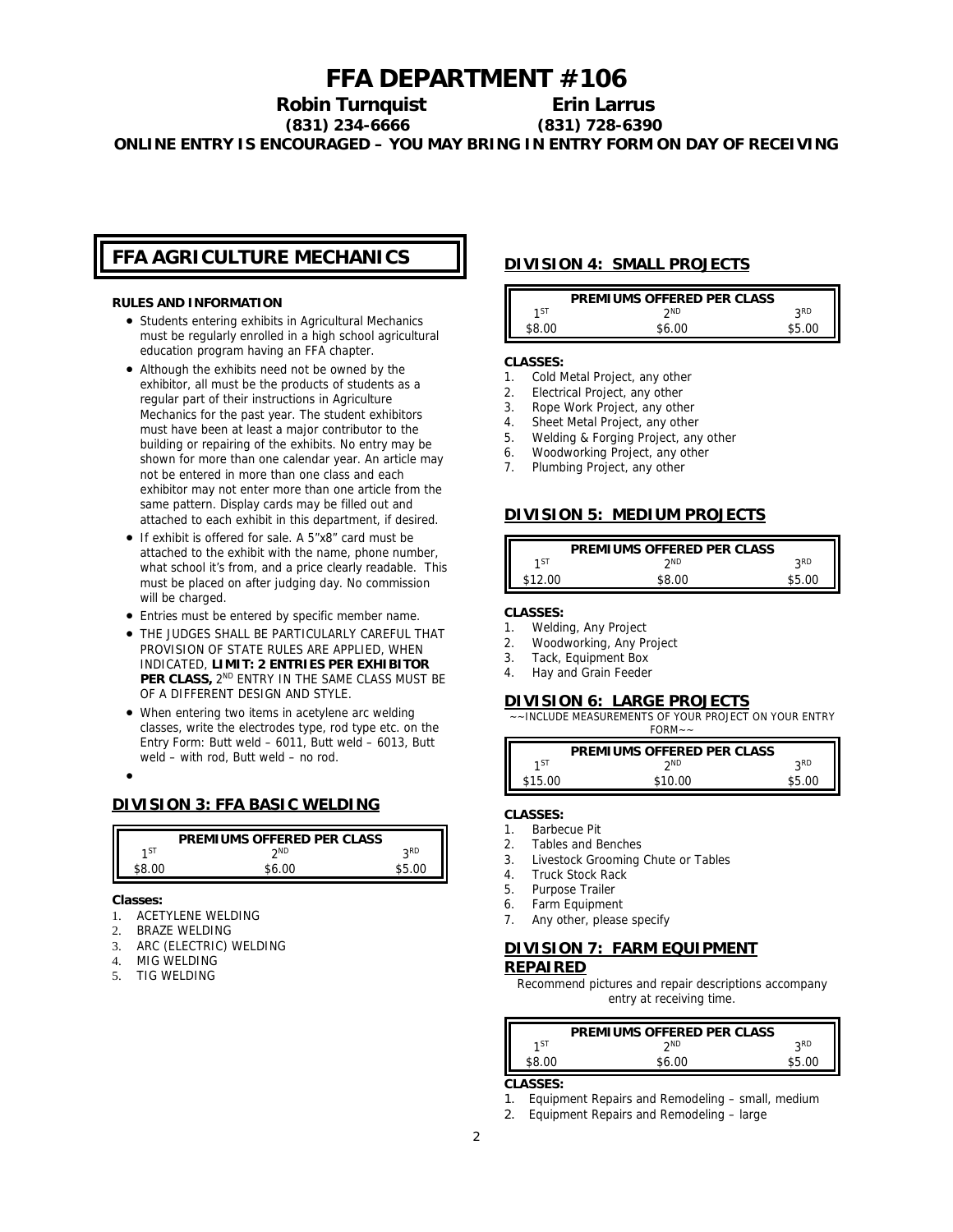# **FFA DEPARTMENT #106**

**Robin Turnquist Erin Larrus**

**(831) 234-6666 (831) 728-6390**

**ONLINE ENTRY IS ENCOURAGED – YOU MAY BRING IN ENTRY FORM ON DAY OF RECEIVING**

## **AG. SCIENCE**

## **DIVISION 8: FFA PLANT SCIENCE – LIVE PLANT AND COLLECTIONS**

|       | PREMIUMS OFFERED PER CLASS |            |
|-------|----------------------------|------------|
| 1ST   | <b>ንND</b>                 | <b>oRD</b> |
| ፍՋ በር | ፍራ ሰበ                      | ഹ          |

**Classes:**

- 1. FLORICULTURE
- 2. WEED COLLECTION
- 3. VEGETABLE CROP SEED COLLECTION
- 4. FORAGE PLANTS
- 5. FOREST TREE, SHRUBS, OR RANGELAND SHRUB COLLECTION
- 6. AGRONOMIC SEED COLLECTION
- 7. ORNAMENTAL SEED
- 8. SOILS AND AMENDMENTS
- 9. ANY OTHER: Any other subject relating to crop science, horticulture or other plant science topic that is not covered elsewhere in this division. Posters shall be a minimum size of 22" x 28", with a maximum of 2' x 3½' in size.

## **DIVISION 9: FFA PLANT SCIENCE POSTERS**

|                 | PREMIUMS OFFERED PER CLASS |            |
|-----------------|----------------------------|------------|
| 1 <sub>51</sub> | ንND                        | <b>2RD</b> |
| SR UU           | \$6.00                     | RE UU      |

**CLASSES:**

- 1. Crop Science
- 2. Horticulture
- 3. Exotics
- 4. Any Other Plant Science topic not covered elsewhere

## **DIVISION 10: FFA ANIMAL SCIENCE**

## **POSTERS**

|                 | PREMIUMS OFFERED PER CLASS |            |
|-----------------|----------------------------|------------|
| 1 <sub>51</sub> | ንND                        | <b>ORD</b> |
| SR UU           | ፍሬ ሰበ                      | ፍ ፍ        |

**RULES AND INFORMATION:**

- Posters shall be a minimum of 22" x 28" with a maximum of 2' x 3½' in size.
- Any subject area relating to animal production, health or reproduction.
- Parts labeling and description steps/stages shall be completed where they are applicable.

**Classes:**

- 1. SMALL ANIMAL VETERINARY SCIENCE
- 2. LARGE ANIMAL VETERINARY SCIENCE
- 3. EXOTIC ANIMAL VETERINARY SCIENCE

### **DIVISION 11: ANIMAL SCIENCE COLLECTION**

**Classes:**

- 1. INSECTS COLLECTION
- 2. TAXIDERMY
- 3. ANY OTHER: Any other subject relating to livestock or other animal science topic that is not covered elsewhere in this section.

## **DIVISION 12: ANY OTHER AG SCIENCE**

**Class:**

1. **ANY OTHER**: Any other subject relating to forestry, natural resources, agriculture mechanization, agribusiness or FFA leadership that is not covered elsewhere in this Department. Posters shall be a minimum of 22" x 28" with a maximum of 2' x 3½' in size. Parts labeling and descriptive steps and stages shall be complete where applicable.

## **DIVISION 13: FRESH VEGETABLES AND SMALL FRUITS**

|        | PREMIUMS OFFERED PER CLASS |            |
|--------|----------------------------|------------|
| 1ST    | ንND                        | <b>2RD</b> |
| \$8.00 | \$6.00                     | \$5.00     |

#### **DEPARTMENTAL RULES AND REGULATIONS**

- The quality desired in agricultural and horticultural products exhibits is the quality that brings the best financial return in the commercial market, and such exhibits must be at least equal in maturity as the state of ripeness required by Section 42513 of California Agricultural Code in order to be considered for premium awards. Exhibits stressing features which detract from the commercial value should be avoided.
- NOTE: Unless otherwise stated, the type of vegetable desired for exhibits will be the uniform commercial grade. Immature, overgrown, or monstrosities will not be considered for premium awards.
- Vegetable entries must come on a white paper plate. Five small items or one large item per plate.
- VARIETY OF PRODUCTS MUST BE ADEQUATELY AND CORRECTLY LABELED.
- **ENTRY LIMITS:** Each exhibitor is limited to five (5) entries per class and no more than 20 total entries. Each exhibit must be listed separately on your entry form by species and type (i.e., Beans, Bluelake, Tomato, Pearson, Lettuce, Butter, etc.)
- Quarantined or restricted vegetables and fruits cannot be exhibited.
- Perishable vegetables are to be replaced in part or whole, during the run of the fair. Unclaimed products will be disposed of by the Fair.

**Classes:**

- 1. Fruit and Pod Vegetables
- 2. Leafy and Stem Vegetables
- 3. Roots, Bulbs, Tubers
- 4. Vine Crops
- 5. Any small fruit (3 samples) or berry (12 samples)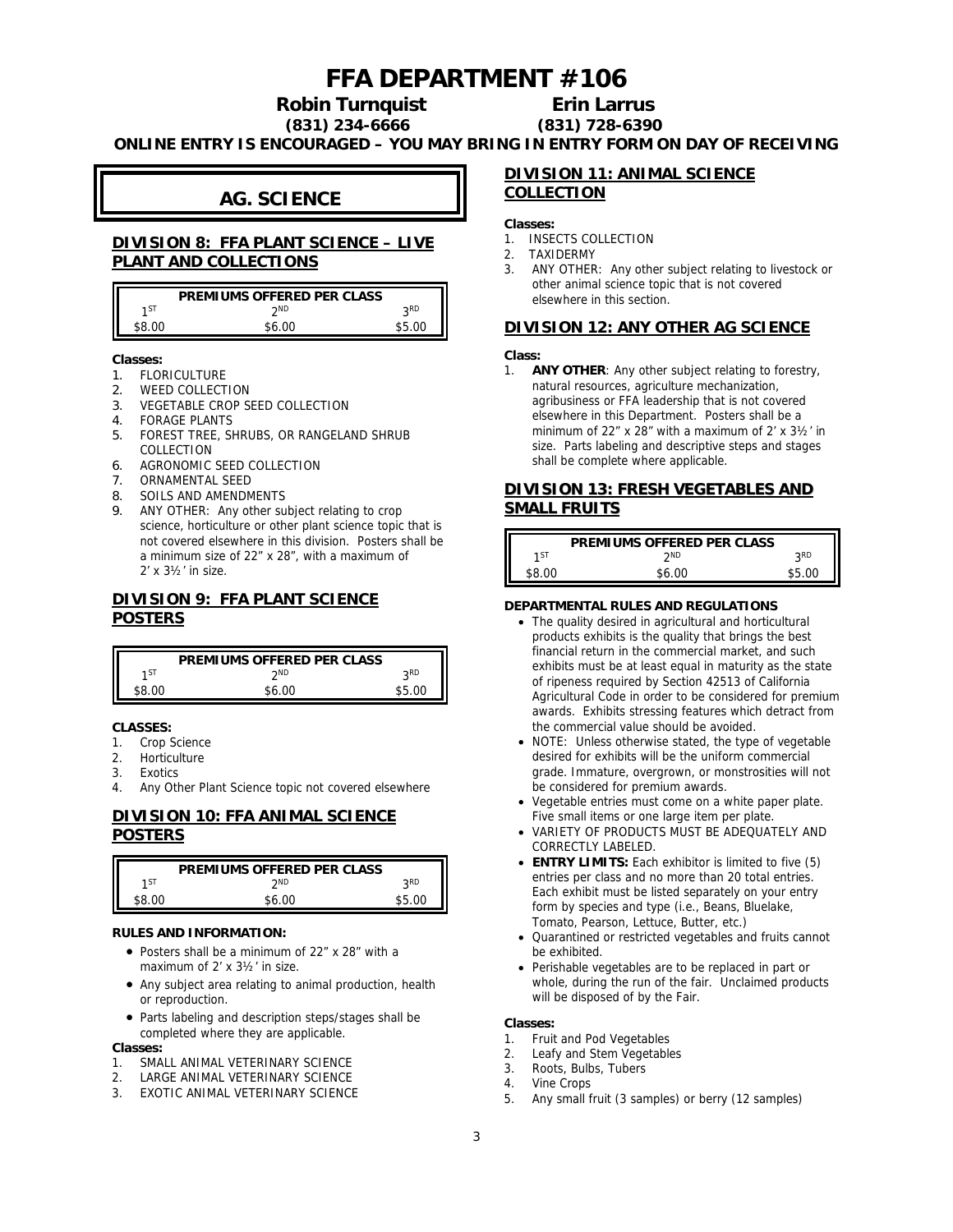## **Santa Cruz County Fair FFA Organization Entry Form – Department #106 Entry Form and Entries due on receiving dates Online entries due by Saturday, August 25, 2022 @ 11:59PM Mail to:** Santa Cruz County Fair 2601 East Lake Avenue, Watsonville, CA 95076

#### **DIVISION 14: ARTS AND CRAFTS**

#### **SPECIAL INFORMATION**

• Member must include a note with the entry stating which portion of the item they completed.

**Classes:**

- 1. Arts and Crafts
- 2. Camp crafts at organization camp.
- 3. Scrapbooks individual (for club scrapbook see Division 20)
- 4. Decorative clothing.
- 5. Ceramics painted green ware.
- 6. Ceramics handmade
- 7. Other

#### **DIVISION 15: PHOTOGRAPHY**

**SPECIAL INFORMATION:**

- All exhibits may be a sequence, album, pictures, slides, a pinpoint camera, mounted enlargement (5x7 or larger), and educational display or poster.
- All entries must be matted no glass.
- **NOTE:** For digitally enhanced photography see Division 18.

### **MUST PLACE ON BACK OF ENTRY:**

- o **NAME**
- o **AGE**
- o **TYPE OF CAMERA**
- o **SIZE OF FILM USED**
- o **MANUAL OR AUTO FOCUS**
- o **OPTIONAL NOTE**

**Classes:**

- 1. Photograph
- 2. Album
- 3. Other

## **DIVISION 16: FINE ARTS**

#### **SPECIAL INFORMATION:**

- This division includes painting, drawing, prints, sculpture and graphics
- All entries must be matted (with rigid mat boards, no construction paper or cardboard) and/or framed. For matting techniques see the following website:
- <http://www.biddingtons.com/content/mrs.html>
	- **All entries must have secure means of hanging**
	- **Must place name & age of artist on back of entry**
	- **All canvases must be framed or edges painted**

#### **Classes:**

1. Fine Arts